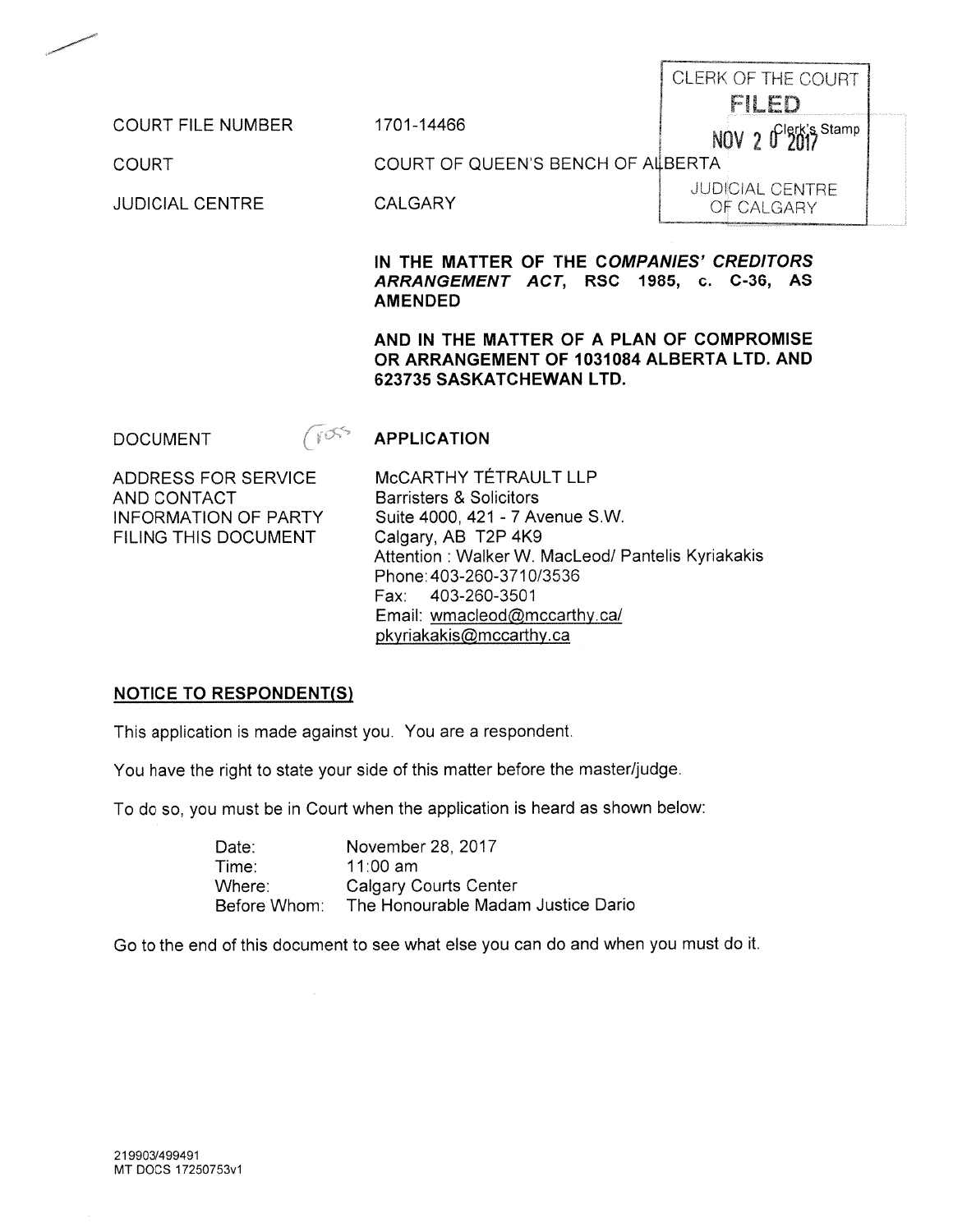This Application is being made by the Sellers. All capitalized terms used but not defined in this Application shall bear their meanings as defined in the asset purchase agreement between the Sellers and the Purchaser, dated October 31, 2017, and attached to the initial order issued in the within proceedings on October 31, 2017 (the "**Sale Agreement**").

# **Remedy Claimed or Sought:**

1. An order declaring that the time for service of this application (the "**Application**") is abridged, the Application is properly returnable on November 28 2017 and that service of the Notice of Application on the service list is validated, good and sufficient.

2. An Order, in substantially the form of the proposed Order attached hereto as **Schedule "A"** (the "**Vesting Order**"), granting relief including but not limited to:

- (a) approving the Sale Agreement and authorizing the Sellers to complete the transactions contemplated therein:
- (b) declaring that upon delivery of the closing certificate by the Monitor to the Purchaser, all of the Sellers' right, title, estate and interest in and to the Acquired Assets shall vest in the Purchaser or its assignee, free and clear of all interests, liens, charges and encumbrances, other than the Assumed Liabilities; and
- (c) Such further and other relief as this Honourable Court may deem just in all of the circumstances.

# **Grounds for Making this Application**:

3. The Sellers commenced restructuring proceedings under the *Bankruptcy and Insolvency Act* (Canada) on October 2 and 3, 2017, converted the proceedings to the *Companies' Creditors Arrangement Act*, R.S.C. 1985, c. C-36, as amended (the "**CCAA**"), and were granted an Initial Order (the "**Initial Order**") on October 31, 2017 (the "**CCAA Proceedings**").

4. The Monitor was appointed as monitor of the Sellers pursuant to the Initial Order.

5. The Sellers are engaged in the business of selling sunglasses, watches, and related apparel and accessories under the brand name "Spareparts" (the "**Business**"), through various retail locations in malls located in Western Canada and Ontario.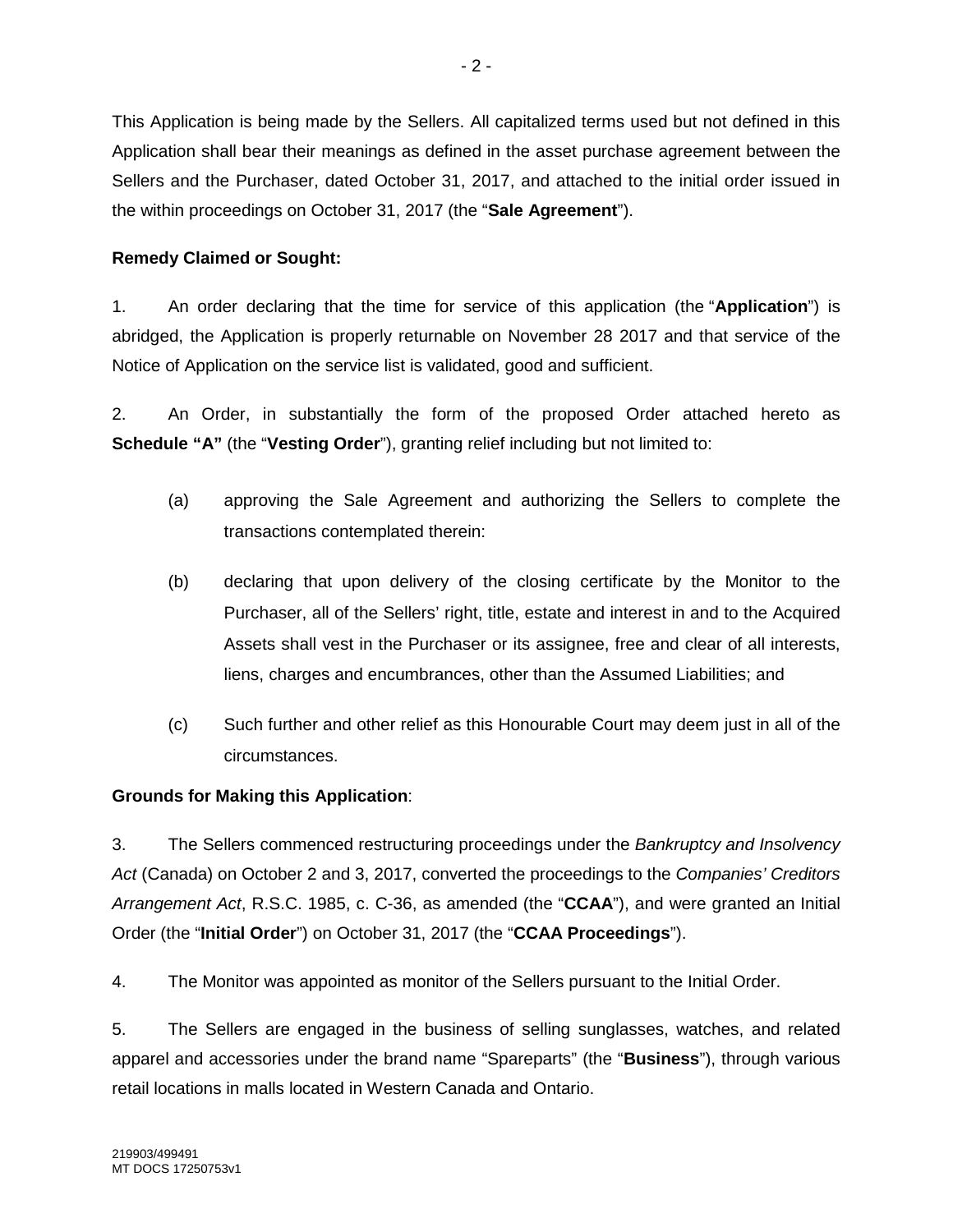6. The Sellers have entered into an agreement for the purchase and sale of the Acquired Assets. The Acquired Assets have been exposed to the market in a fair and fulsome process and the offer made by the Purchaser for the Acquired Assets is the highest and best return in the circumstances. It is appropriate for the Acquired Assets to be transferred and conveyed to the Purchaser pursuant to the Vesting Order.

7. Such further and other grounds as this Honourable Court as counsel may advise and this Honourable Court may permit.

# **Material or Evidence to be Relied On**:

8. The pleadings and proceedings had and taken in this Action, including the Second Danny Mysak Affidavit, filed.

9. The Second Monitor's Report.

10. Such further or other material or evidence as counsel may advise and this Honourable Court may permit.

# **Applicable Rules:**

11. Rule 6.3(1) of the *Alberta Rules of Court*.

12. Such further and other rules as counsel may advise and this Honourable Court may permit.

# **Applicable Acts and Regulations:**

13. The *CCAA*.

14. Such further and other acts and regulations as counsel may advise and this Honourable Court may permit.

# **Any Irregularity Complained of or Objection Relied On:**

15. There are no irregularities complained of, or objections relied on.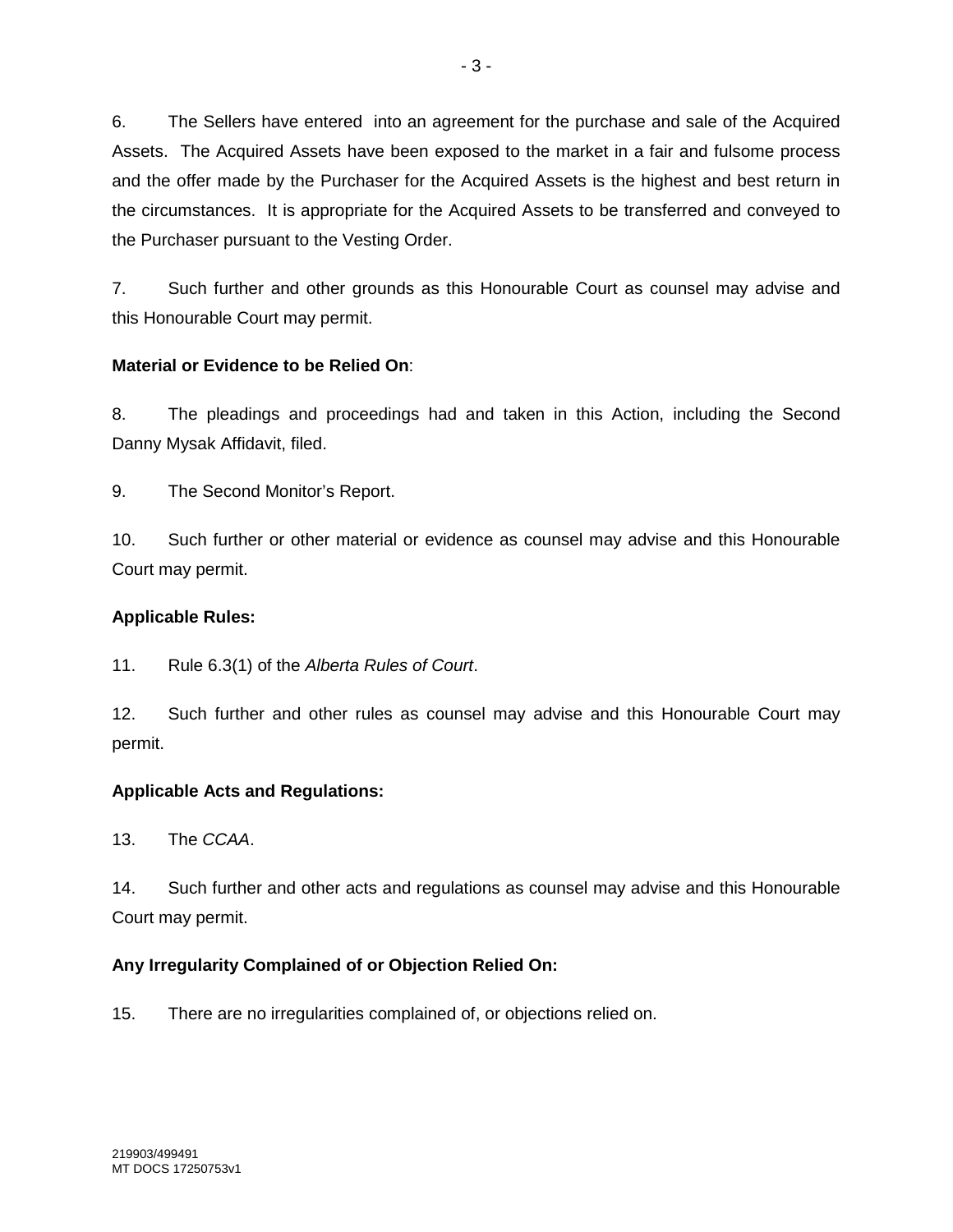## **How the Application is Proposed to be Heard or Considered:**

16. In person before the presiding Justice on the Commercial List.

## **WARNING**

If you do not come to Court either in person or by your lawyer, the Court may give the applicant(s) what they want in your absence. You will be bound by any order that the Court makes. If you want to take part in this application, you or your lawyer must attend in Court on the date and at the time shown at the beginning of the form. If you intend to rely on an affidavit or other evidence when the application is heard or considered, you must reply by giving reasonable notice of the material to the applicant.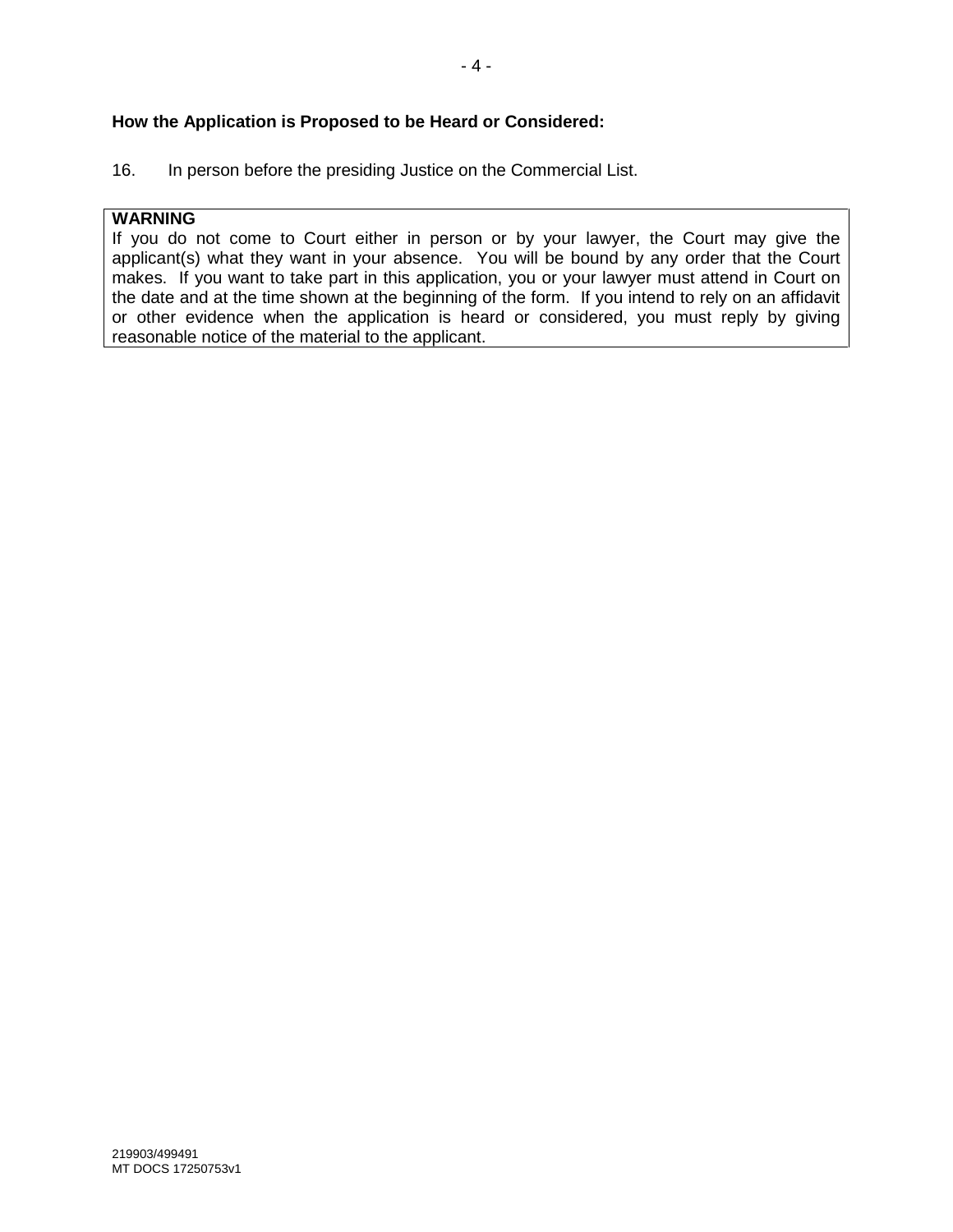#### **SCHEDULE "A"**

COURT FILE NUMBER 1701-14466

COURT COURT OF QUEEN'S BENCH OF ALBERTA

JUDICIAL CENTRE CALGARY

PLAINTIFF **IN THE MATTER OF THE C***OMPANIES' CREDITORS ARRANGEMENT ACT***, RSC 1985, c. C-36, AS AMENDED**

> **AND IN THE MATTER OF A PLAN OF COMPROMISE OR ARRANGEMENT OF 1031084 ALBERTA LTD. AND 623735 SASKATCHEWAN LTD.**

| <b>DOCUMENT</b>            | <b>ORDER (Approval and Vesting Order)</b>         |
|----------------------------|---------------------------------------------------|
| <b>ADDRESS FOR SERVICE</b> | MCCARTHY TÉTRAULT LLP                             |
| AND                        | <b>Barristers &amp; Solicitors</b>                |
| CONTACT INFORMATION OF     | Suite 4000, 421 - 7 <sup>th</sup> Avenue S.W.     |
| <b>PARTY FILING THIS</b>   | Calgary AB T2P 4K9                                |
| <b>DOCUMENT</b>            | Attention: Walker W. MacLeod/ Pantelis Kyriakakis |
|                            | Phone: 403-260-3710/3536                          |
|                            | Fax: 403-260-3501                                 |
|                            | Email: wmacleod@mccarthy.ca/                      |
|                            | pkyriakakis@mccarthy.ca                           |

**DATE ON WHICH ORDER WAS PRONOUNCED:** November 28, 2017 **LOCATION OF HEARING OR TRIAL:** Calgary **NAME OF MASTER/JUDGE WHO MADE THIS ORDER:** Madam Justice Dario

**UPON THE APPLICATION** of the Sellers for an order approving the asset purchase agreement attached as Exhibit "**B**" to the initial order issued in the within proceedings on October 31, 2017 (the "**Sale Agreement**") and vesting in the Purchaser the Sellers' right, title and interest in the Acquired Assets; **AND UPON** noting the initial order issued in the within proceedings on or about October 31, 2017 (the "**Initial Order**"); **AND UPON** having read the Second Danny Mysak Affidavit, dated November ●, 2017 (the "**Second Mysak Affidavit**"); **AND UPON** having read the Second Report of the Monitor, dated November ●, 2017 (the "**Second Monitor's Report**"); **AND UPON** having read the Affidavit of Service of Katie Doran, sworn on November ●, 2017 (the "**Service Affidavit**"); **AND UPON** hearing counsel for the Monitor;

Clerk's Stamp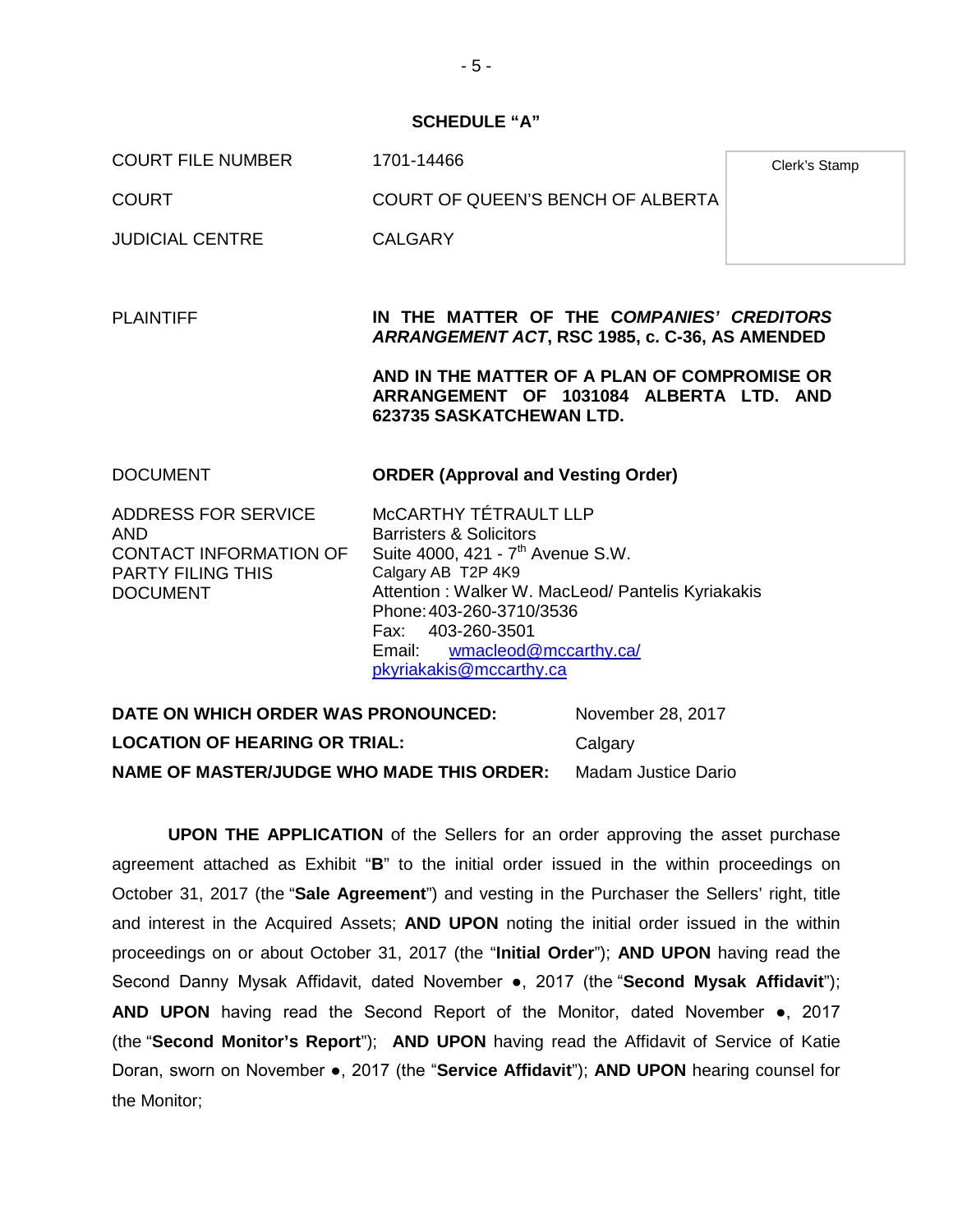## **IT IS HEREBY ORDERED AND DECLARED THAT**:

#### **Service**

1. Service of notice of this application and supporting materials is hereby declared to be good and sufficient, and no other person is required to have been served with notice of this application, and time for service of this application is abridged to that actually given.

## **Defined Terms**

2. All capitalized terms used herein shall have the ascribed to them in either the Sale Agreement or the Initial Order, as applicable.

## **Assignment**

3. The Assignment of the Sale Agreement by 102033714 Saskatchewan Corp. to 102036378 Saskatchewan Ltd. be and is hereby approved and all references to "Purchaser" in this Order shall mean and refer to 102036378 Saskatchewan Ltd. or its permitted nominee or assignee.

#### **Approval of Transaction**

4. The Sale Agreement is hereby approved in its entirety and is declared to be commercially reasonable and in the best interest of the Sellers and their stakeholders. All of the transactions contemplated by the Sale Agreement (collectively, the "**Transaction**") are hereby approved, and the execution of the Sale Agreement by the Sellers is hereby authorized and approved, with such minor amendments as the Sellers may deem necessary. The Sellers are hereby authorized and directed to complete the Transaction and, subject to the terms of the Sale Agreement, to perform their obligations under the Sale Agreement and any ancillary documents related thereto, and to take such additional steps and execute such additional documents as may be necessary or desirable for the completion of the Transaction or for the conveyance of the Acquired Assets to the Purchaser.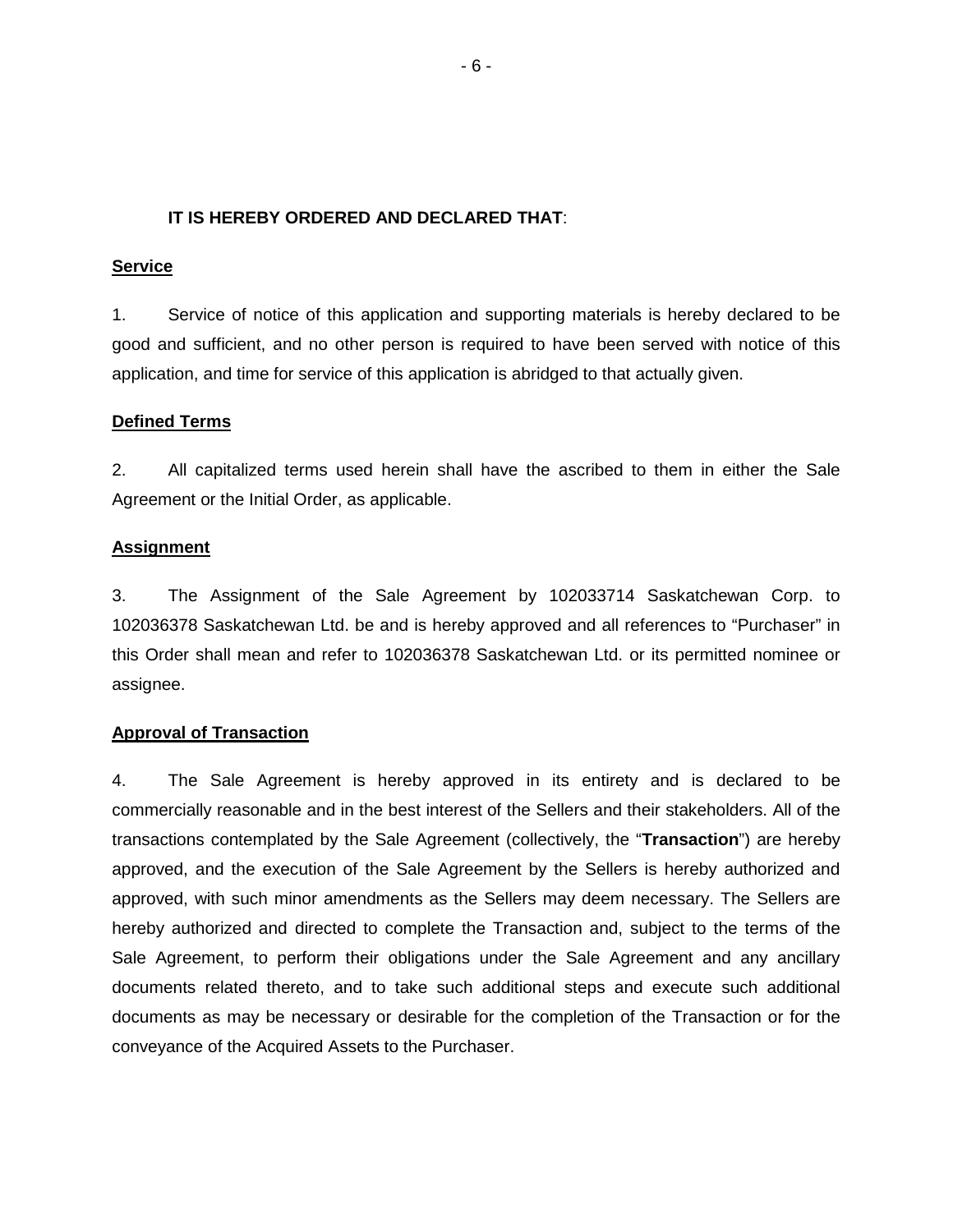#### **Vesting of Property**

5. Upon the delivery of a Monitor's certificate to the Purchaser (or its nominee) substantially in the form set out in **Schedule "A"** hereto (the "**Monitor's Certificate**"), all of the Sellers' right, title and interest in and to the Acquired Assets described in section 2.1 of the Sale Agreement and listed on **Schedule "B"** hereto, shall vest absolutely in the name of the Purchaser (or its nominee), free and clear of and from any and all security interests (whether contractual, statutory, or otherwise), hypothecs, caveats, mortgages, trusts or deemed trusts (whether contractual, statutory, or otherwise), liens, executions, levies, charges, or other financial or monetary claims, whether or not they have attached or been perfected, registered or filed and whether secured, unsecured or otherwise (collectively, the "**Claims**") including, without limiting the generality of the foregoing:

- (a) the Administrative Charge;
- (b) any encumbrance or charge created by any order issued in the NOI Proceedings; and
- (c) all charges, security interests or claims evidenced by registrations pursuant to the *Personal Property Security Act* (Alberta) or any other personal property registry system (all of which are collectively referred to as the "**Encumbrances**", which term shall not include the permitted encumbrances, caveats, easements and restrictive covenants listed on **Schedule "C"** (the "**Permitted Encumbrances**"));

for greater certainty, this Court orders that all of the Encumbrances affecting or relating to the Acquired Assets are hereby expunged and discharged as against the Acquired Assets, provided, however, that the Purchaser shall remain liable for and obtain the benefit of any obligations or liabilities arising pursuant to and in accordance with the terms of the Designated Seller Contracts.

## **Assignment of the Designated Seller Contracts**

6. Upon the delivery of a Monitor's Certificate to the Purchaser (or its nominee), all of the rights and obligations of the Sellers in and to the Designated Seller Contracts described in **Schedule "D"** hereto be and are hereby assigned to the Purchaser pursuant to and in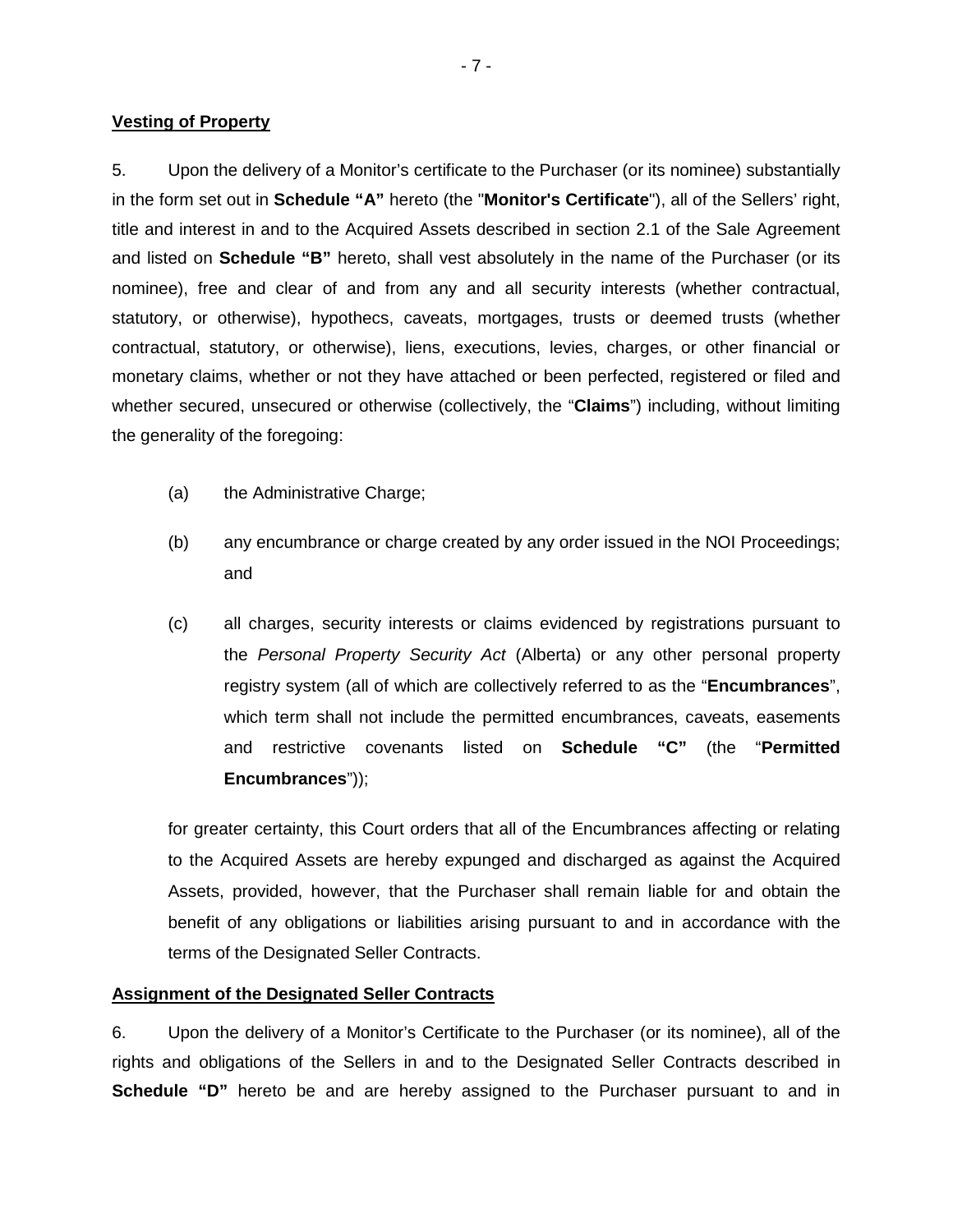accordance with section 11.3 of the CCAA and the Purchaser shall be entitled to all of the rights, remedies and benefits, and shall assume and be subject to all obligations, liabilities and restrictions, contained in and associated with the Designated Seller Contracts.

7. The assignment of the Designated Seller Contracts to the Purchaser is hereby declared to be valid and binding upon each and every counterparty to a Designated Seller Contract, notwithstanding any restrictions or prohibitions contained in any of the Designated Seller Contracts relating to the assignment thereof, and the Purchaser shall be and is entitled to have and to hold quiet enjoyment of all lands and premises associated with the Designated Seller Contracts in accordance with the terms and conditions thereof. Each Person who is a counterparty to any Designated Seller Contract (including any assignee) are permanently stayed, estopped and restrained from accelerating, terminating, rescinding, exercising any rights or remedies, refusing to perform or otherwise repudiating any obligations under any Designated Seller Contract on account or by reason of (i) any monetary defaults on any of the Designated Seller Contracts that have occurred prior to the closing of the Transaction; (ii) the Sellers' entering into or performing their obligations under the Sale Agreement; or (iii) any breach, default or non-compliance with any term, covenant or condition in any contract or agreement, whether oral or written, between the Sellers and any Person. For greater certainty, except as may otherwise be agreed to by the applicable counterparty to any Designated Seller Contract and the Purchaser, nothing herein shall:

- (a) affect the rights and remedies of any the counterparty to any Designated Seller Contract against the Purchaser for any default on any Designated Seller Contract that occurs after the closing of the Transaction; or
- (b) amend or vary, or be deemed to amend or vary, the terms of any Designated Seller Contracts.

8. The Purchaser (and its nominee, if any) shall, by virtue of the completion of the Transaction, have no liability of any kind whatsoever in respect of any Claims against the Debtor other than the Claims associated with the Permitted Encumbrances.

9. The Sellers and all Persons who claim by, through or under the Sellers in respect of the Acquired Assets, save and except for the Persons entitled to the benefit of the Permitted Encumbrances, shall stand absolutely barred and foreclosed from all estate, right, title, interest, royalty, rental and equity of redemption of the Acquired Assets and, to the extent that any such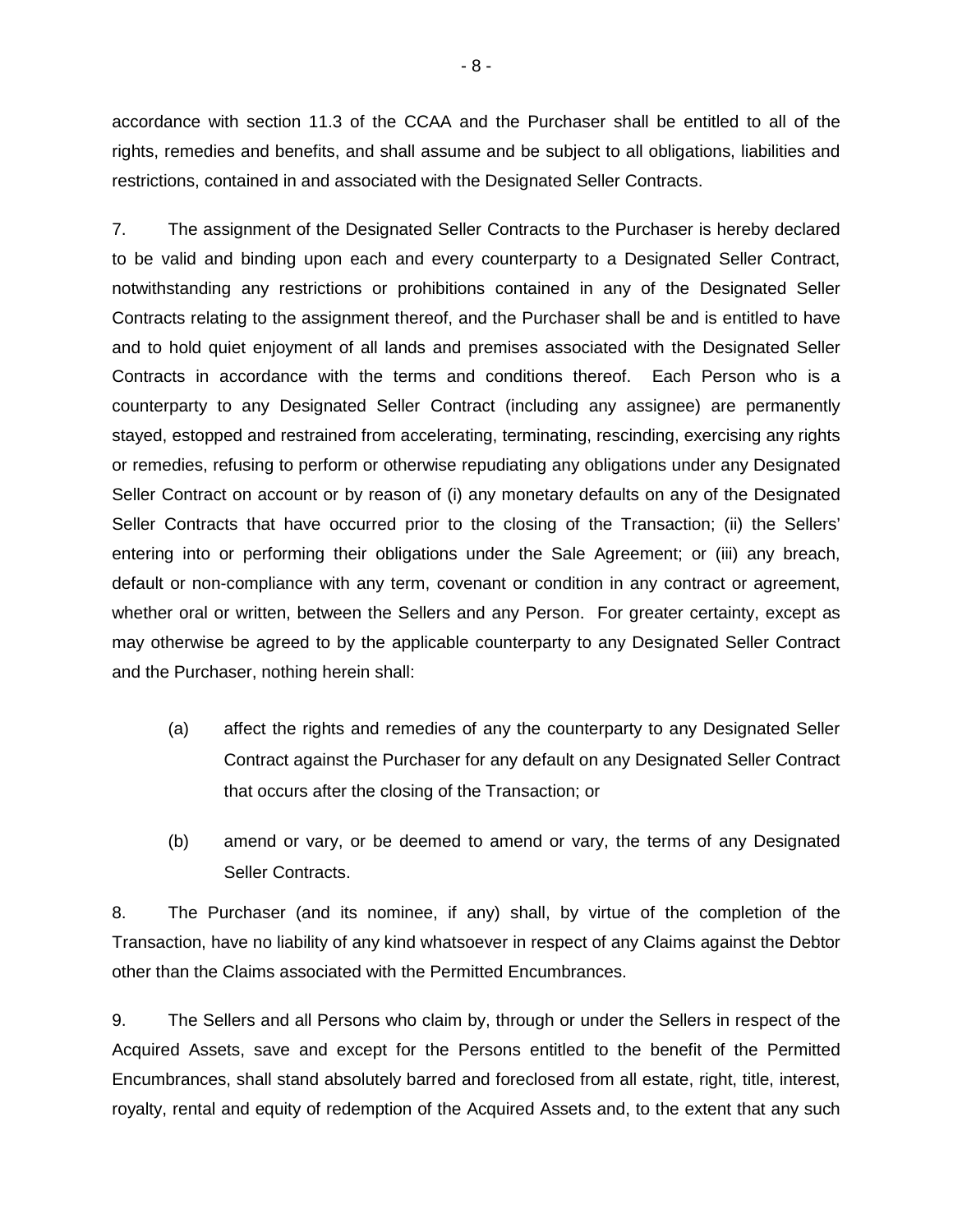persons remains in possession or control of any of the Acquired Assets, they shall forthwith deliver possession thereof to the Purchaser (or its nominee).

10. The Purchaser shall be entitled to enter into and upon, hold and enjoy the Acquired Assets for its own use and benefit without any interference of or by the Debtor, or any person claiming by or through or against the Debtor.

11. The Monitor is to file with the Court a copy of the Monitor's Certificate, forthwith after delivery thereof to the Purchaser (or its nominee).

12. Pursuant to clause 7(3)(c) of the Canada *Personal Information Protection and Electronic Documents Act* and section 20(e) of the Alberta *Personal Information Protection Act*, the Sellers as Monitor are authorized and permitted to disclose and transfer to the Purchaser all human resources and payroll information in the Seller's records pertaining to the Seller's past and current employees, including personal information of those employees listed in the Sale Agreement. The Purchaser (or its nominee) shall maintain and protect the privacy of such information and shall be entitled to use the personal information provided to it in a manner which is in all material respects identical to the prior use of such information by the Sellers.

13. Notwithstanding:

- (a) the pendency of these proceedings;
- (b) any applications for a bankruptcy order now or hereafter issued pursuant to the BIA in respect of the Debtor and any bankruptcy order issued pursuant to any such applications; and
- (c) any assignment in bankruptcy made in respect of the Debtor;

the vesting of the Acquired Assets in the Purchaser (or its nominee) pursuant to this Order shall be binding on any trustee in bankruptcy that may be appointed in respect of the Sellers and shall not be void or voidable by creditors of the Sellers, nor shall it constitute nor be deemed to be a settlement, fraudulent preference, assignment, fraudulent conveyance, transfer at undervalue, or other reviewable transaction under the BIA or any other applicable federal or provincial legislation, nor shall it constitute oppressive or unfairly prejudicial conduct pursuant to any applicable federal or provincial legislation.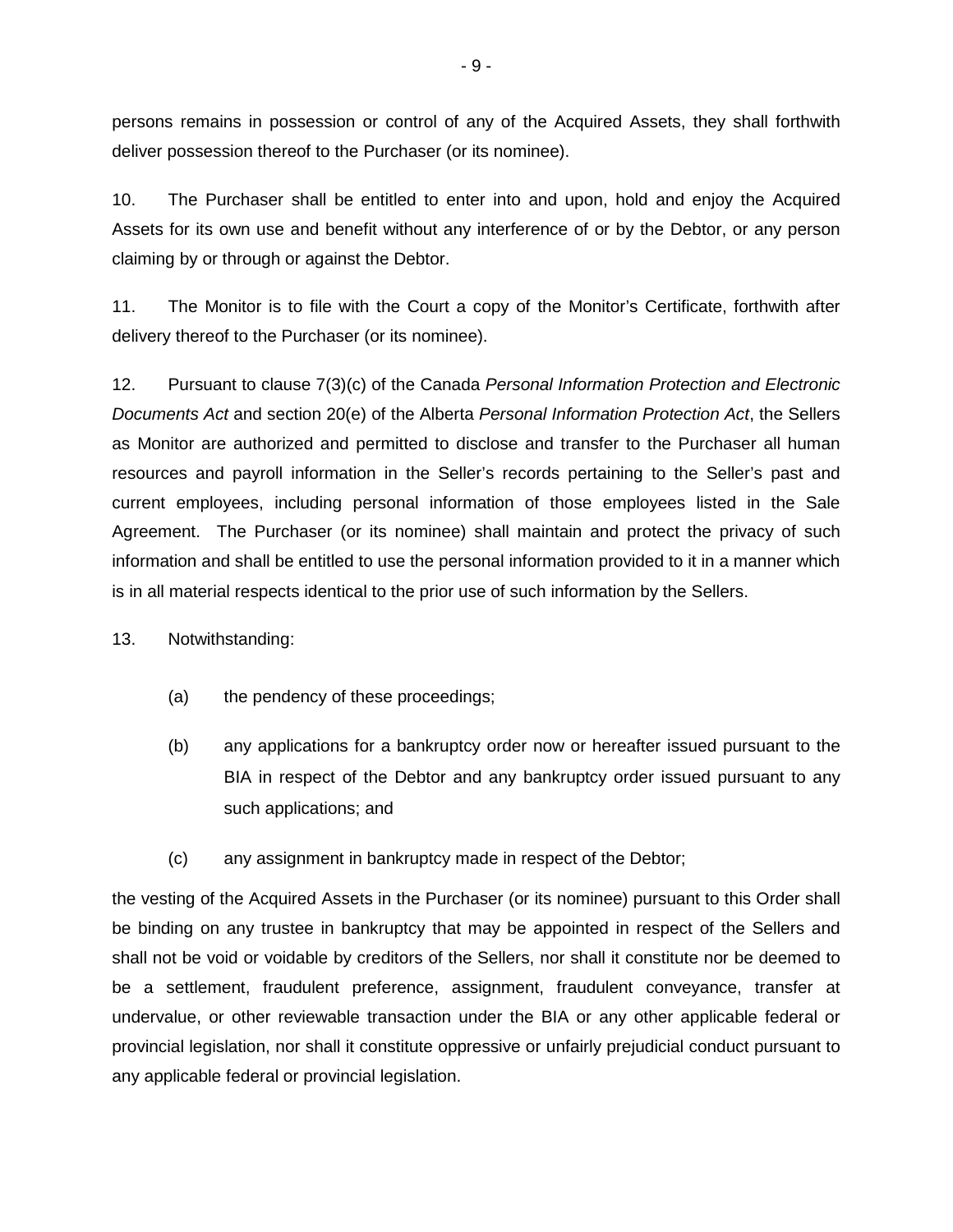14. The Sellers, the Purchaser (or its nominee), the Monitor and any other interested party, shall be at liberty to apply for further advice, assistance and directions as may be necessary in order to give full force and effect to the terms of this Order and to assist and aid the parties in closing the Transaction.

#### **Discharge of the Court Officer**

15. Upon the filing of the Monitor's Certificate with this Honorable Court and based on the evidence that is currently before this Honourable Court, it is ordered and declared that:

- (a) the Court Officer has acted honestly and in good faith, and has dealt with the Seller as the Acquired Assets in a commercially reasonable manner;
- (b) the actions and conduct of the Court Officer are approved and the Court has satisfied all of its duties and obligations under the BIA as the CCAA;
- (c) the Court Officer shall not be liable for any act or omission pertaining to the discharge of the Court Officer's duties as proposal trustee or monitor of the Seller, save and except for any liability arising out of the fraud, gross negligence or wilful misconduct on the part of the Court Officer; and
- (d) any and all claims against the Court Officer arising from, relating to or in connection with the performance of the Court Officer's duties and obligations as proposal trustee and monitor of the Seller, shall be forever barred and extinguished.

16. No action or proceeding arising from, relating to, or in connection with the performance of the Court Officer's duties and obligations in respect of the Sellers and the Acquired Assets may be commenced or continued without the prior leave of this Honourable Court, on notice to the Court Officer and on such terms as this Honourable Court may direct.

17. The fees and disbursements of the Court Officer, counsel to the Court Officer and counsel to the Sellers, as summarized at  $\bullet$  of the Second Monitor's Report, be and are hereby approved.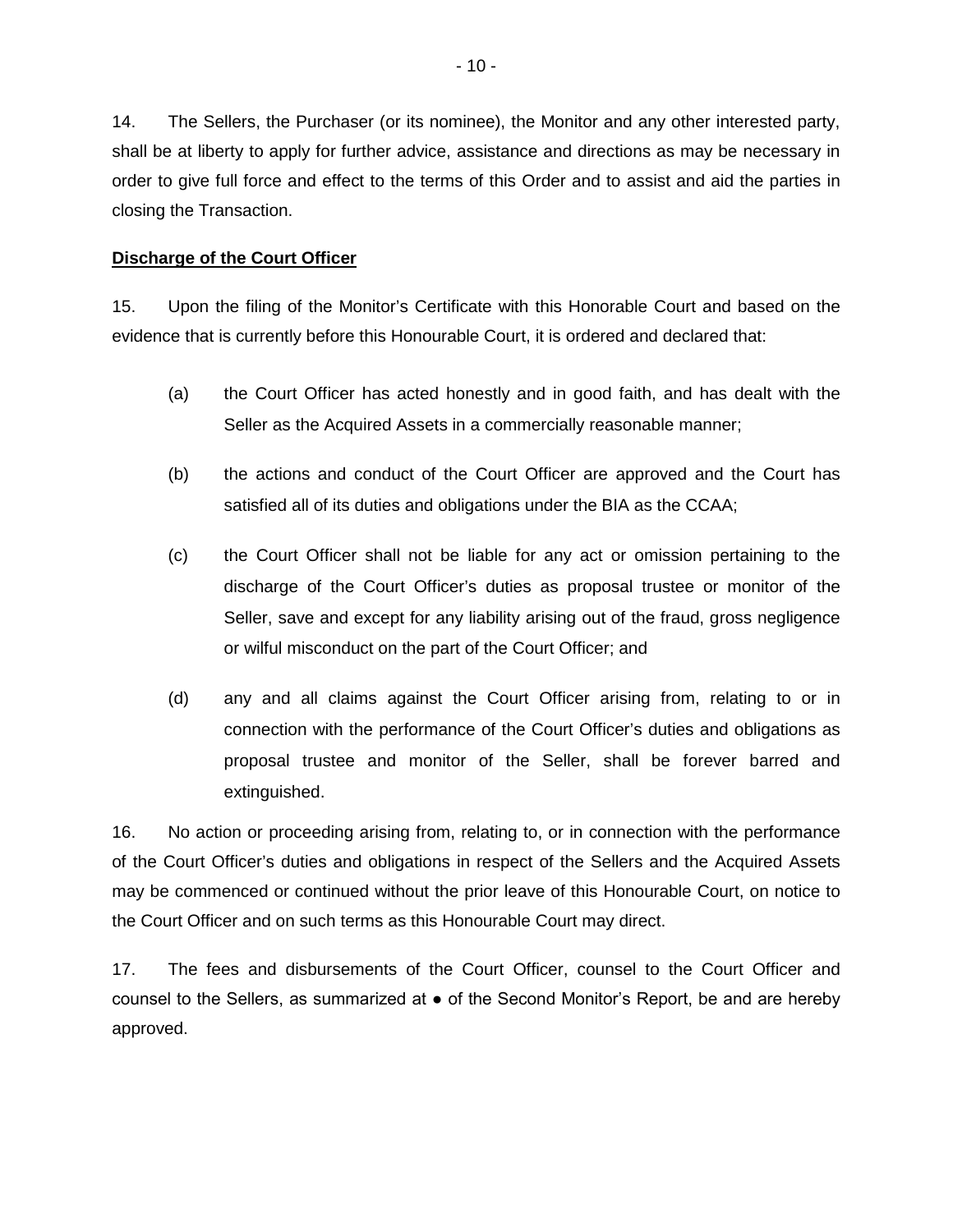#### **Miscellaneous Matters**

18. This Court hereby requests the aid and recognition of any court, tribunal, regulatory or administrative body having jurisdiction in Canada or in the United States to give effect to this Order and to assist the Sellers, the Monitor and their agents in carrying out the terms of this Order. All courts, tribunals regulatory and administrative bodies are hereby respectfully requested to make such orders as to provide such assistance to the Sellers and to the Monitor, as an officer of this Court, as may be necessary or desirable to give effect to this Order or to assist the Sellers and to the Monitor, as an officer of this Court, as may be necessary or desirable to give effect to this Order or to assist the Sellers and Monitor and their agents in carrying out the terms of this Order.

19. This Order must be served only upon those interested parties attending or represented at the within application and service may be effected by facsimile, electronic mail, personal delivery or courier. Service is deemed to be effected the next business day following the transmission or delivery of such documents.

20. Service of this Order on any Person not attending this application is hereby dispensed with.

J.C.Q.B.A.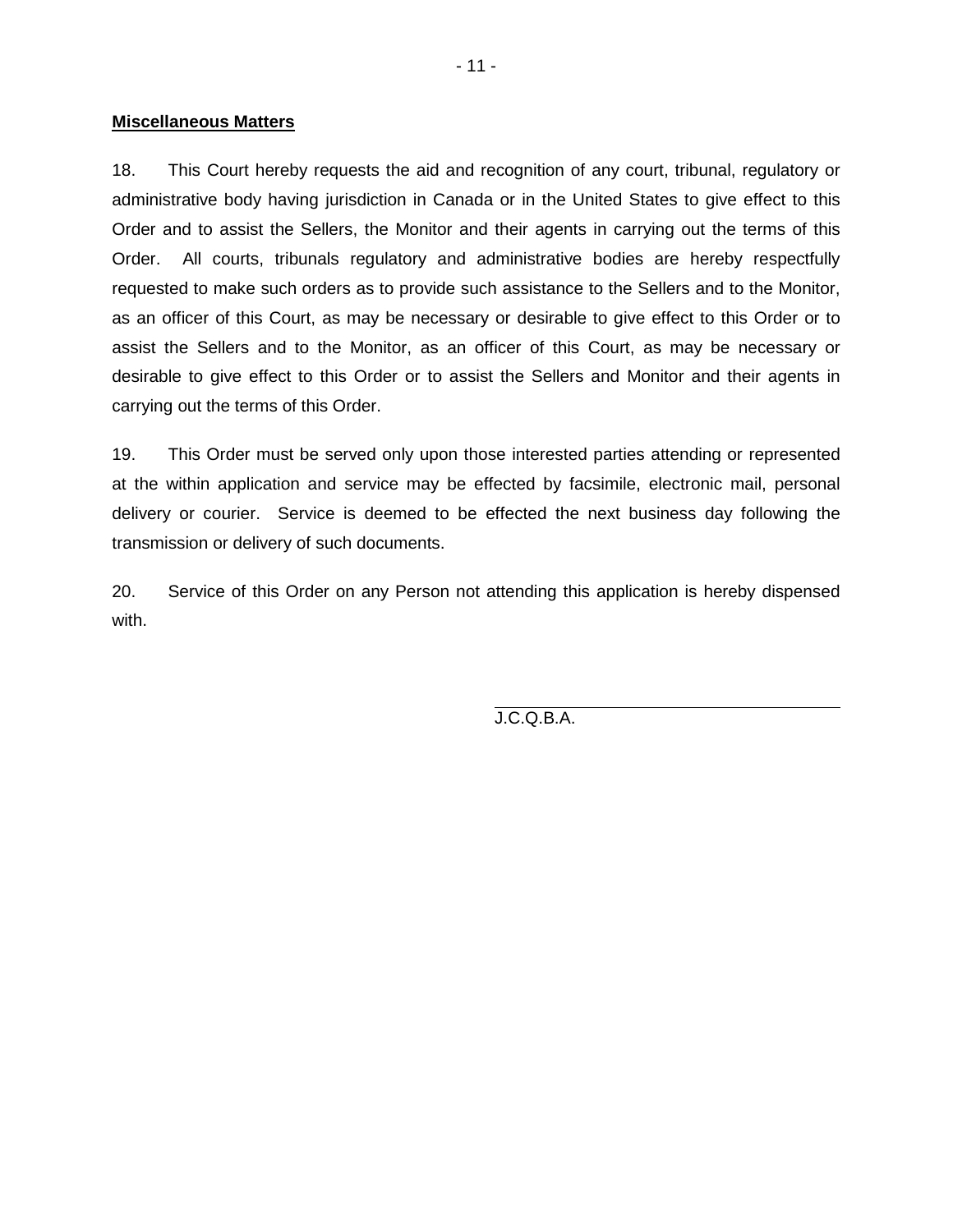#### **SCHEDULE "A" TO THE VESTING ORDER FORM OF RECEIVER'S CERTIFICATE**

| <b>COURT FILE NUMBER</b>                                                                                   | 1701-14466                                                                                                                                                                                                                                                                                      | Clerk's Stamp |
|------------------------------------------------------------------------------------------------------------|-------------------------------------------------------------------------------------------------------------------------------------------------------------------------------------------------------------------------------------------------------------------------------------------------|---------------|
| <b>COURT</b>                                                                                               | COURT OF QUEEN'S BENCH OF ALBERTA                                                                                                                                                                                                                                                               |               |
| <b>JUDICIAL CENTRE</b>                                                                                     | <b>CALGARY</b>                                                                                                                                                                                                                                                                                  |               |
|                                                                                                            |                                                                                                                                                                                                                                                                                                 |               |
| <b>PLAINTIFF</b>                                                                                           | IN THE MATTER OF THE COMPANIES' CREDITORS<br>ARRANGEMENT ACT, RSC 1985, c. C-36, AS AMENDED                                                                                                                                                                                                     |               |
|                                                                                                            | AND IN THE MATTER OF A PLAN OF COMPROMISE OR<br>ARRANGEMENT OF 1031084 ALBERTA LTD. AND 623735<br><b>SASKATCHEWAN LTD.</b>                                                                                                                                                                      |               |
| <b>DOCUMENT</b>                                                                                            | <b>MONITOR'S CERTIFICATE</b>                                                                                                                                                                                                                                                                    |               |
| ADDRESS FOR SERVICE<br>AND CONTACT<br><b>INFORMATION OF</b><br><b>PARTY FILING THIS</b><br><b>DOCUMENT</b> | MCCARTHY TÉTRAULT LLP<br><b>Barristers &amp; Solicitors</b><br>Suite 4000, 421 - 7 <sup>th</sup> Avenue S.W.<br>Calgary AB T2P 4K9<br>Attention: Walker W. MacLeod/ Pantelis Kyriakakis<br>Phone: 403-260-3710/3536<br>Fax: 403-260-3501<br>Email: wmacleod@mccarthy.ca/pkyriakakis@mccarthy.ca |               |

## **RECITALS**

- A. Pursuant to an Order of the Honourable Justice Yamuauchi of the Court of Queen's Bench of Alberta, Judicial District of Calgary (the "**Court**") dated October 31, 2017, KPMG Inc. was appointed as the monitor (the "**Monitor**") of the Sellers.
- B. Pursuant to an Order of the Court dated November 28, 2017, the Court approved the agreement of purchase and sale made as of October 31, 2017 (the "**Sale Agreement**").
- C. Unless otherwise indicated herein, terms with initial capitals have the meanings set out in the Sale Agreement.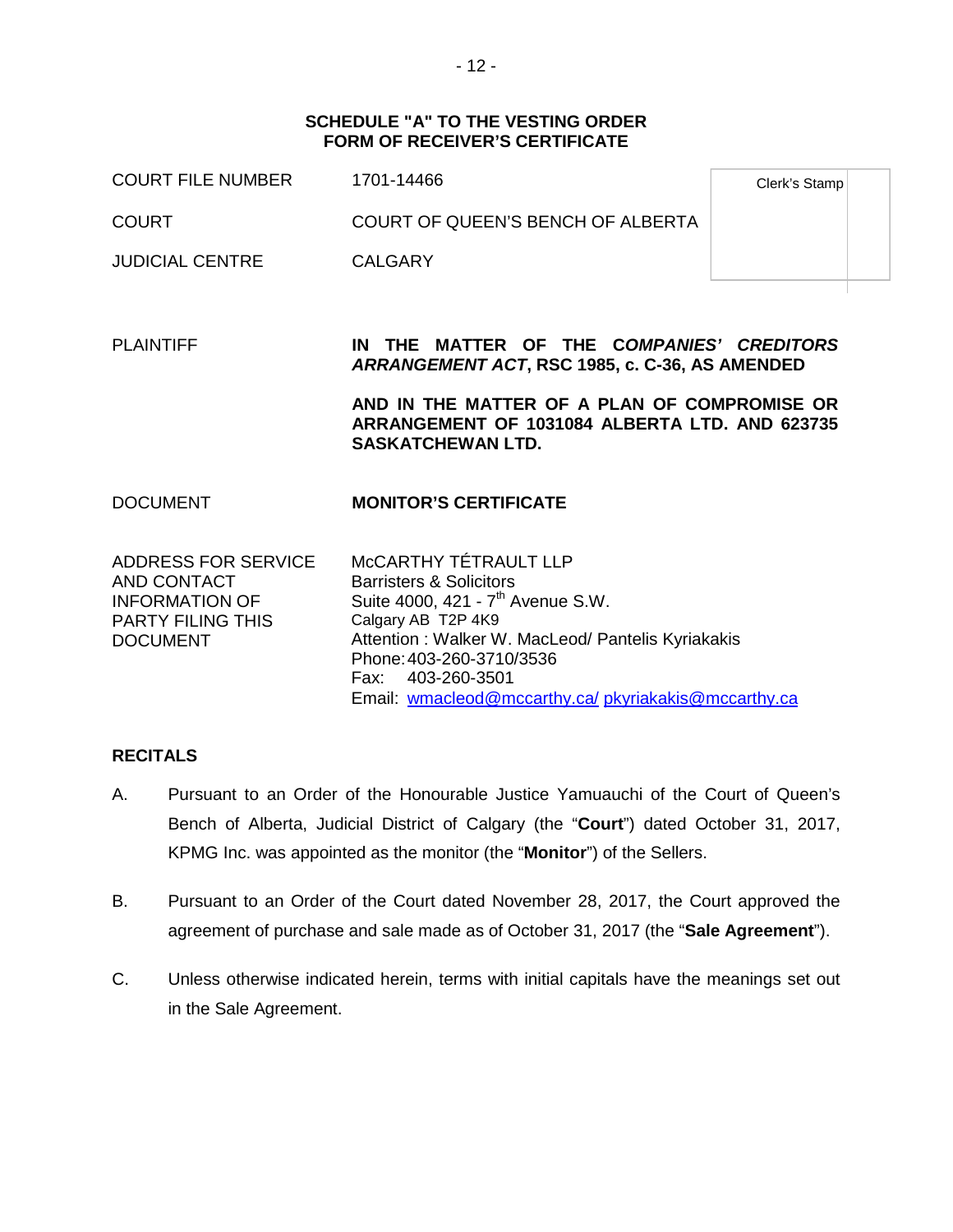## **THE MONITOR CERTIFIES** the following:

- 1. The conditions to Closing as set out in Article 6 of the Sale Agreement have been satisfied or waived by the Sellers and the Purchaser (or its nominee);
- 2. The Transaction has been completed to the satisfaction of the Monitor; and
- 3. This Certificate was delivered by the Monitor at **[Time]** on **[Date]**.

**KPMG, in its capacity as courtappointed Monitor of 1031084 Alberta Ltd. and 623735 Saskatchewan Ltd.**, **and not in its personal capacity.**

**Per: \_\_\_\_\_\_\_\_\_\_\_\_\_\_\_\_\_\_\_\_\_\_\_\_\_**

**Name: Title**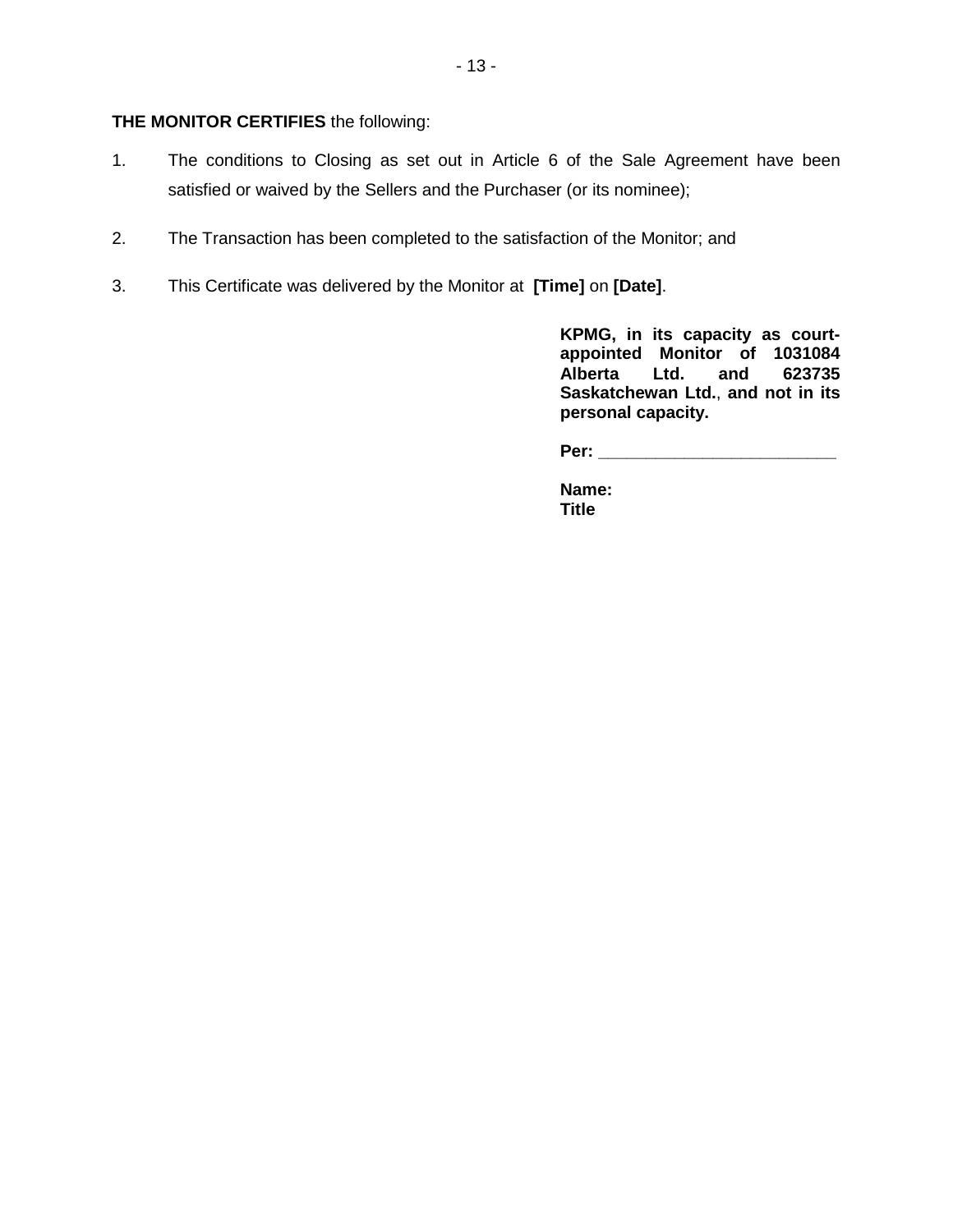## **SCHEDULE "B" TO THE FORM OF ORDER (Sale Approval and Vesting Order) DESIGNATED SELLER CONTRACTS**

All of the Acquired Assets as listed and defined in section 2.1 of the Sale Agreement but excluding the Excluded Assets.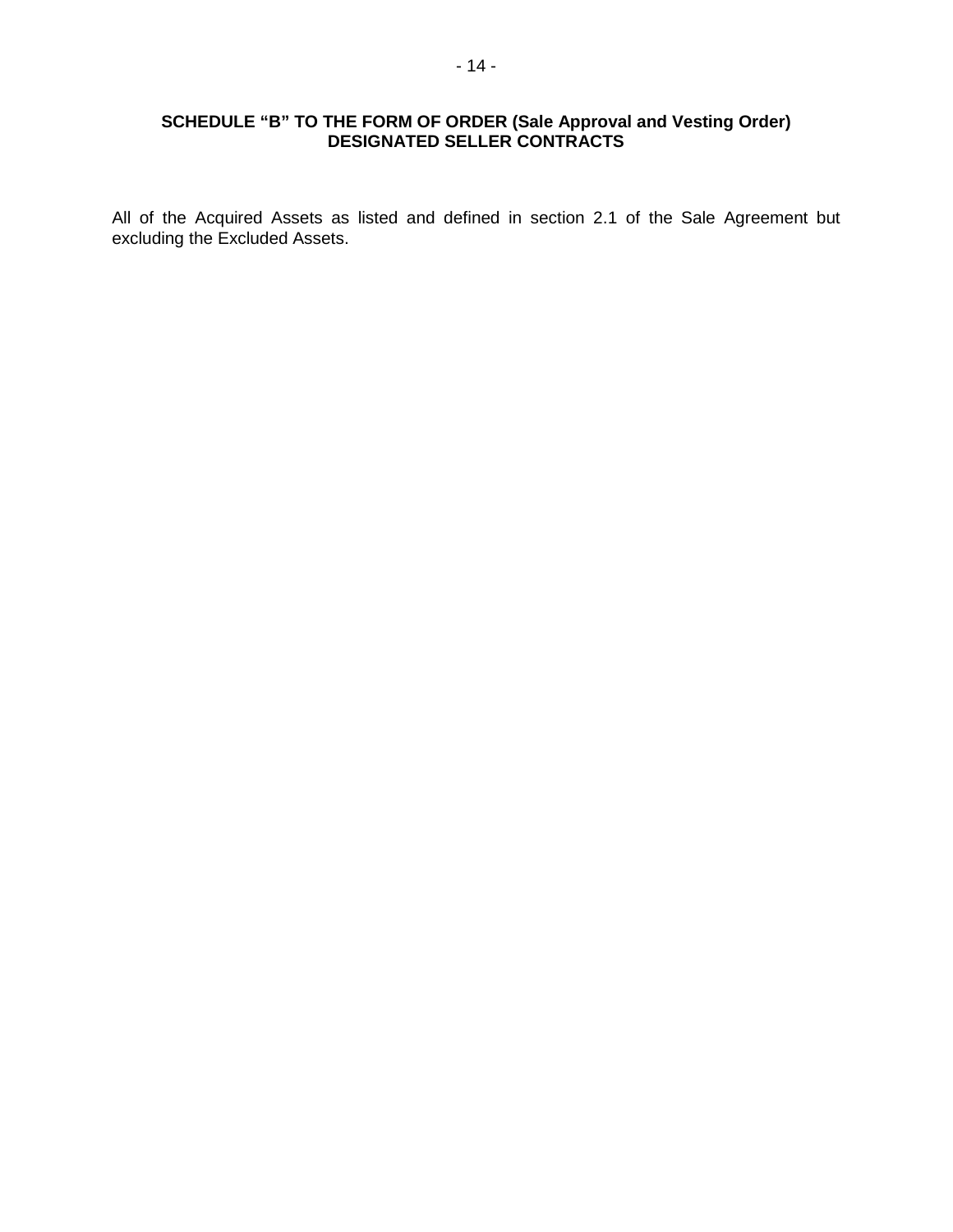# **SCHEDULE "C" TO THE FORM OF ORDER (Sale Approval and Vesting Order)**

- 1. The RBC Liabilities and the RBC Liens;
- 2. The BDCC Liabilities and the BDCC Liens;
- 3. The Critical Supplier Charge, but only to and as against the Critical Supplier Property (as such terms are defined in the Initial Order); and
- 4. The claims of Element Financial Corporation and Steelcase Financial Services Ltd.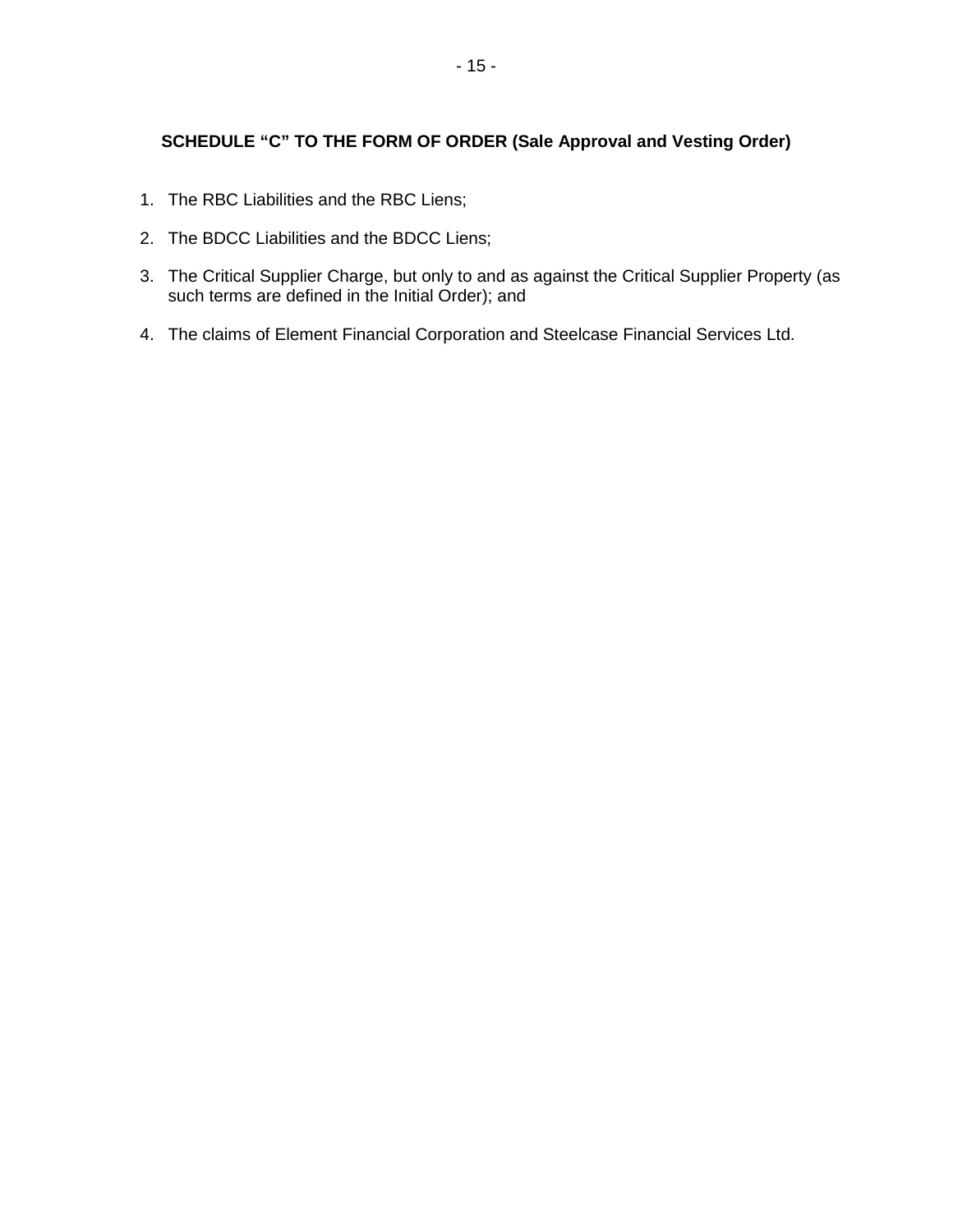# **SCHEDULE "D" TO THE VESTING ORDER**

| <b>British Columbia</b>                   |                                                                                                                                                                                                                                                                                    |  |
|-------------------------------------------|------------------------------------------------------------------------------------------------------------------------------------------------------------------------------------------------------------------------------------------------------------------------------------|--|
| <b>Store</b>                              | <b>Agreements</b>                                                                                                                                                                                                                                                                  |  |
| <b>ORCHARD PARK</b>                       | Lease Agreement made April 1 <sup>st</sup> , 2011 between Orchard Park Shopping<br>Centre Holdings Inc. (as Landlord) and 623735 Saskatchewan Ltd. (as<br>Tenant), as subsequently amended, restated, or supplemented from<br>time to time                                         |  |
| <b>PACIFIC CENTRE</b><br><b>LEASEHOLD</b> | Lease Agreement made August 10 <sup>th</sup> , 2015 between Pacific Centre<br>Leaseholds Limited (Cadillac Fairview) (as Landlord) and 1031084<br>Alberta Ltd. (as Tenant), as subsequently amended, restated, or<br>supplemented from time to time                                |  |
| <b>Alberta</b>                            |                                                                                                                                                                                                                                                                                    |  |
| <b>Store</b>                              | <b>Agreements</b>                                                                                                                                                                                                                                                                  |  |
| <b>BOWER PLACE</b>                        | Lease Agreement made June 4 <sup>th</sup> , 2015 between bcIMC Realty<br>Corporation (as Landlord) and 1031084 Alberta Ltd. (as Tenant), as<br>subsequently amended, restated, or supplemented from time to time                                                                   |  |
| PETER POND SHOPPING<br><b>CENTRE</b>      | Lease Agreement made August 27 <sup>th</sup> , 2014 between Peter Pond<br>Portfolio Inc. (as Landlord) and 623735 Saskatchewan Ltd. (as Tenant),<br>as subsequently amended, restated, or supplemented from time to time                                                           |  |
| PRAIRIE MALL SHOPPING<br><b>CENTRE</b>    | Lease Agreement made January 29 <sup>th</sup> , 2015 between Revenue<br>Properties Company Limited and Prairie Mall Building Limited<br>(collectively, as Landlords) and 1031084 Alberta Ltd. (as Tenant), as<br>subsequently amended, restated, or supplemented from time to time |  |
| <b>WEST EDMONTON MALL</b>                 | Lease Agreement made May 4 <sup>th</sup> , 2017 between West Edmonton Mall<br>Property Inc. (as Landlord) and 1031084 Alberta Ltd. (as Tenant), as<br>subsequently amended, restated, or supplemented from time to time                                                            |  |
| <b>CHINOOK CENTRE</b>                     | Lease Agreement made October $4th$ , 2012 between Ontrea Inc. by its<br>duly authorized agent The Cadillac Fairview Corporation Limited (as<br>Landlord) and 1031084 Alberta Ltd. (as Tenant), as subsequently<br>amended, restated, or supplemented from time to time             |  |
| <b>MARKET MALL</b><br>LEASEHOLDS INC.     | Lease Agreements made July 18 <sup>th</sup> , 2012 between Market Mall<br>Leaseholds Inc. (as Landlord) and 1031084 Alberta Ltd. (as Tenant), as<br>subsequently amended, restated, or supplemented from time to time                                                              |  |
| <b>Saskatchewan</b>                       |                                                                                                                                                                                                                                                                                    |  |